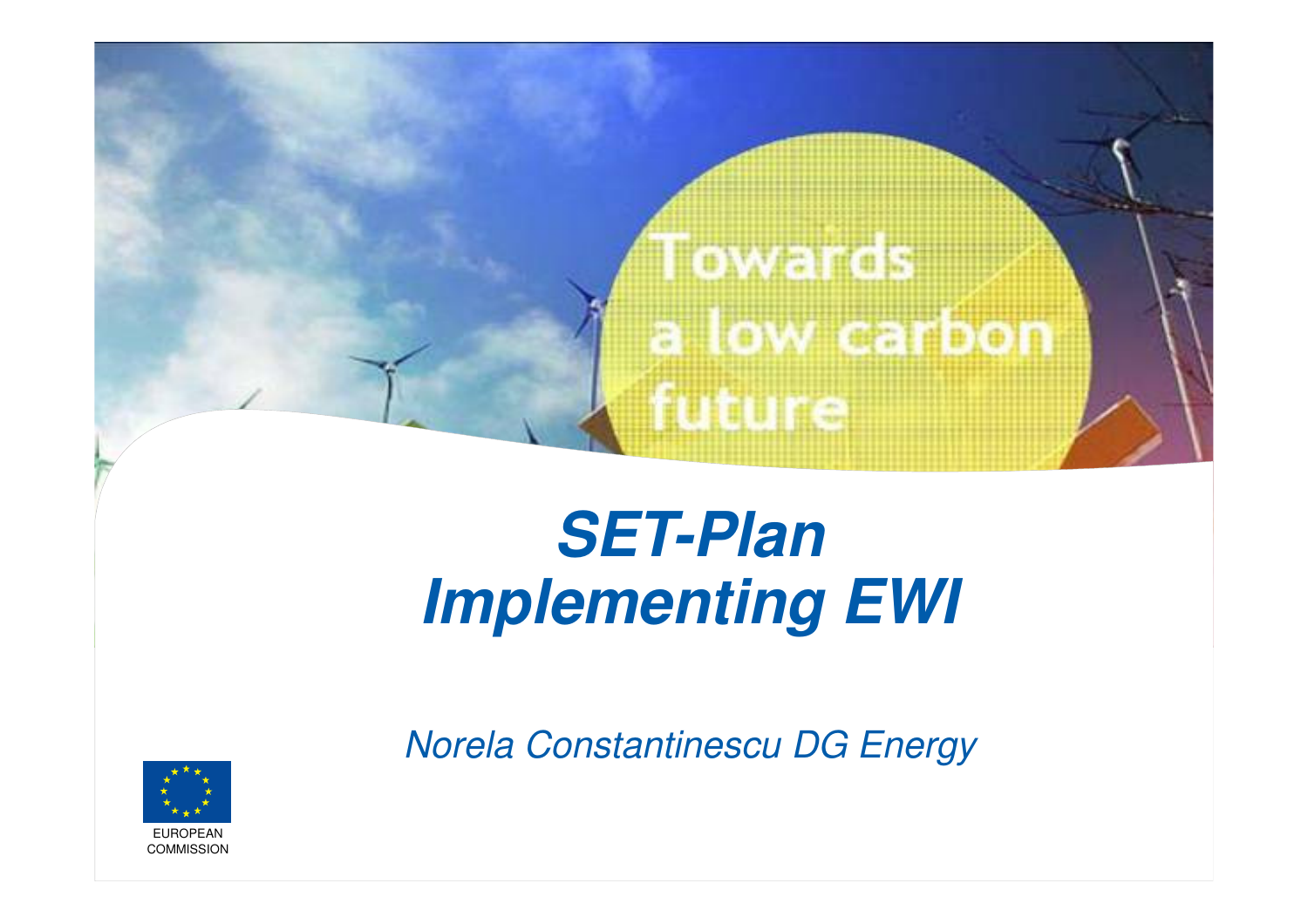## **From planning to implementation**

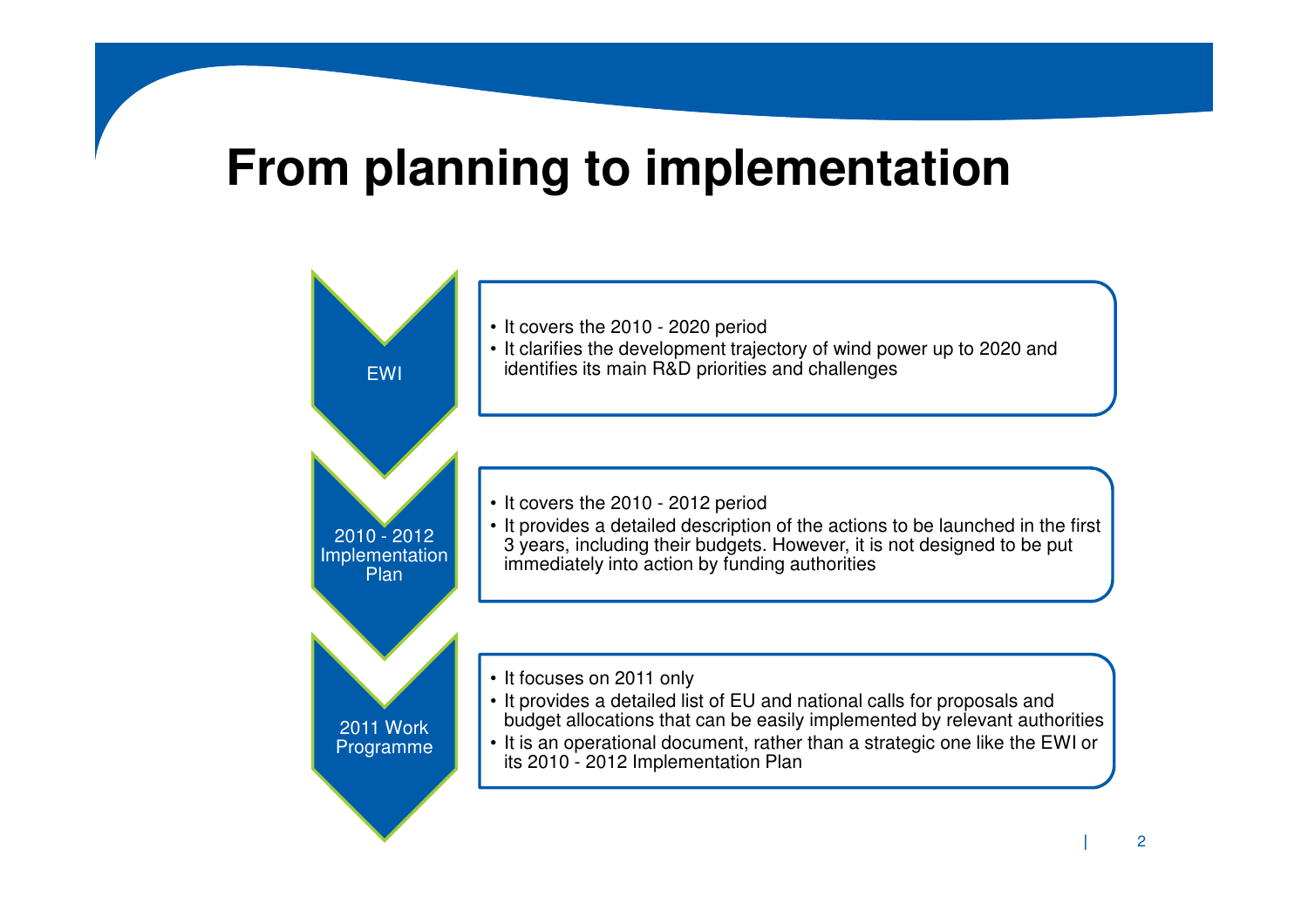## **Planning phase**

.June 2010 –launch of EII Wind ● September 2010 – first draft of the Work Programme 2011• October 2010 second draft of the Work  $\bullet$ Programme 2011 November 2011 –approval by EII Wind TeamMoving from planning to implementation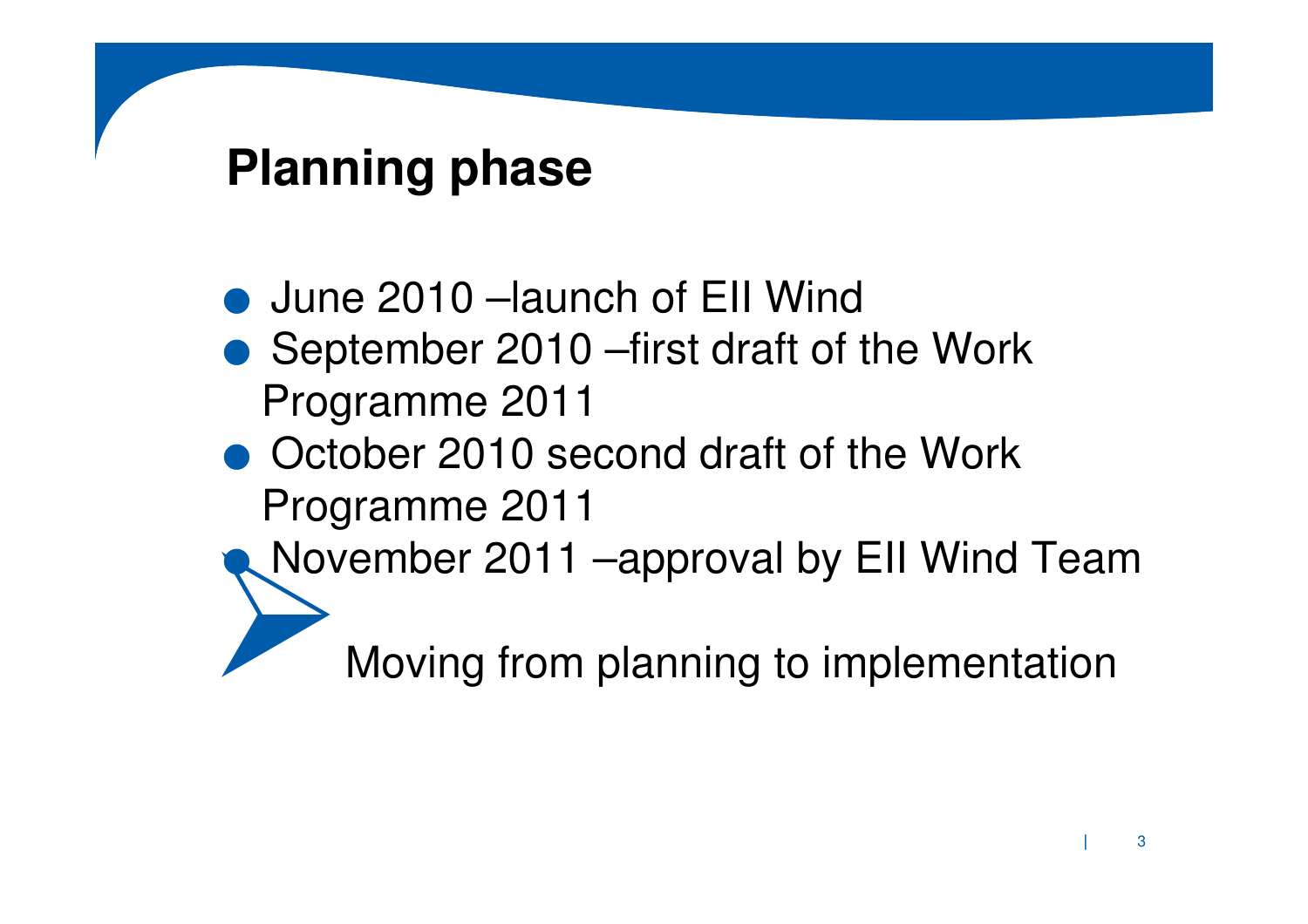## **Types of Projects**

| <b>Common EU Roadmap</b>   |
|----------------------------|
| and                        |
| <b>Implementation Plan</b> |

| <b>Public funding partners</b> | <b>Project typology</b>                             | <b>Instruments</b>                                                                              |
|--------------------------------|-----------------------------------------------------|-------------------------------------------------------------------------------------------------|
| EC                             | High EU added value                                 | FP, CIP-IEE, EEPR                                                                               |
| EC and MS                      | Large projects, EU added value,<br>shared interests | FP (ERA-NET+, Third party<br>financing), Art 185 and 187                                        |
| MS and MS                      | Localised shared interests                          | EERA, NER300, ad-hoc<br>arrangements, joint or coordinated<br>calls and alignment of programmes |
| МS                             | Supporting domestic industry                        | national programmes,<br>structural funds, ETS, NER300                                           |
| <b>EIB</b>                     | Very large projects                                 | EIB loans, RSFF, guarantees,<br>equity,                                                         |



 $\overline{\mathbf{4}}$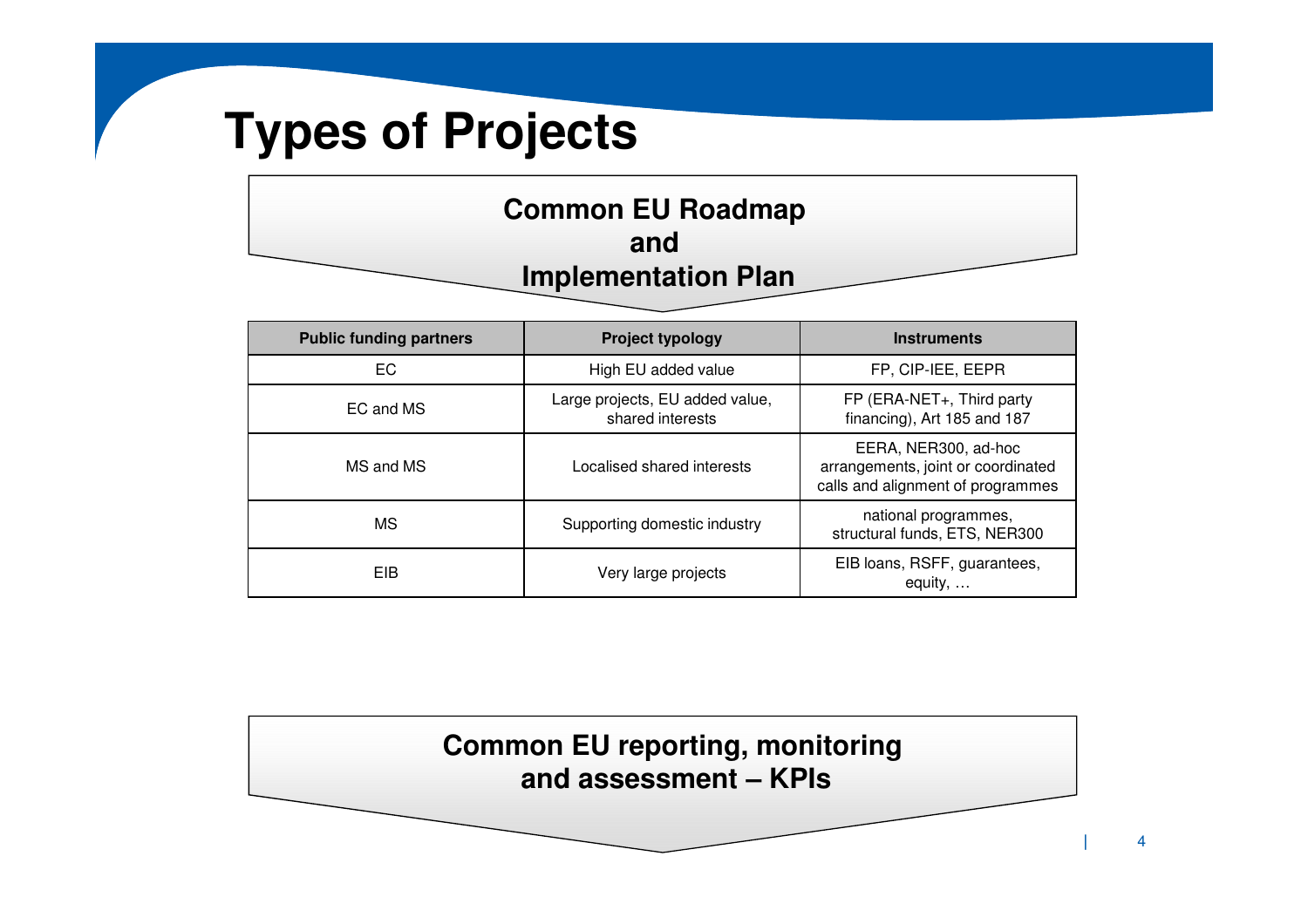## **Move to implementation – financing**

- **.** General objective: to implement and finance activities of the Implementation Plans 2010 -2012
- **.** by pooling/ coordinating/ aligning resources and sharing knowledge
- **through single (e.g. FP7) or joint calls (EC and MSs or** MSs only) or coordinated/ synchronised calls
- **.** resulting in single joint projects (co-funded) or coordinated/ synchronised/ twinned projects/activities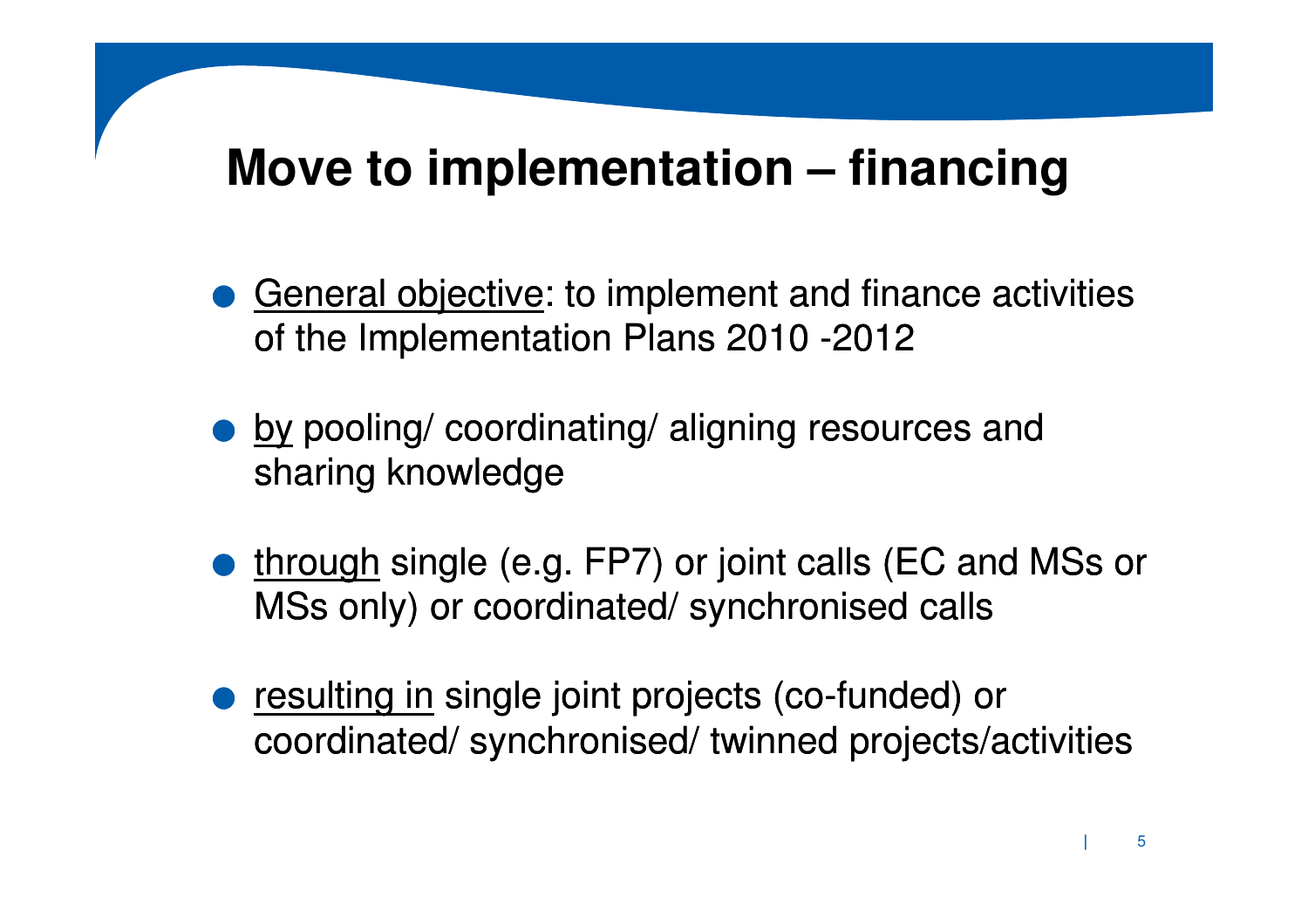## **No single way …**



### **Objective:**

 **To support entire development projects in a more coherent wayImprove coordination between the public funding**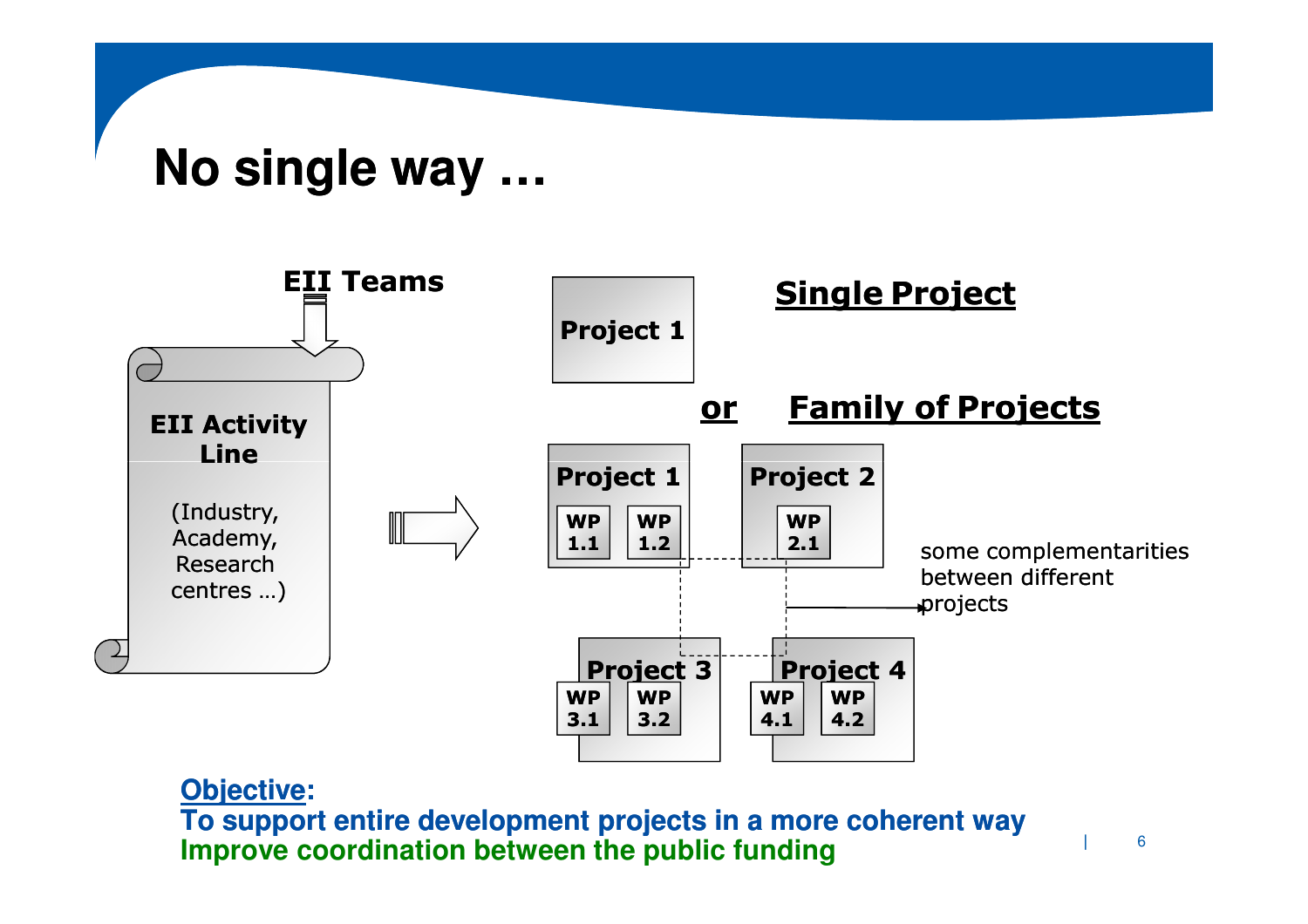## **Five options**

- .**Coordination/ synchronisation of EC and national projects with an EU 'glue' (**- **families of running projects)**
- .**Coordination / synchronisation of EC and MS calls for proposals (**- **families of new projects)**
- .**ERANET+: joint calls between EC and MSs (**-**single projects)**
- .**Joint MSs funding of EC FP Reserve List projects (**-**single projects)**
- .**Joint (co (co-funded) EC funded) EC-MSs projects (Third Party MSs Financing of FP projects) (**-**single projects)**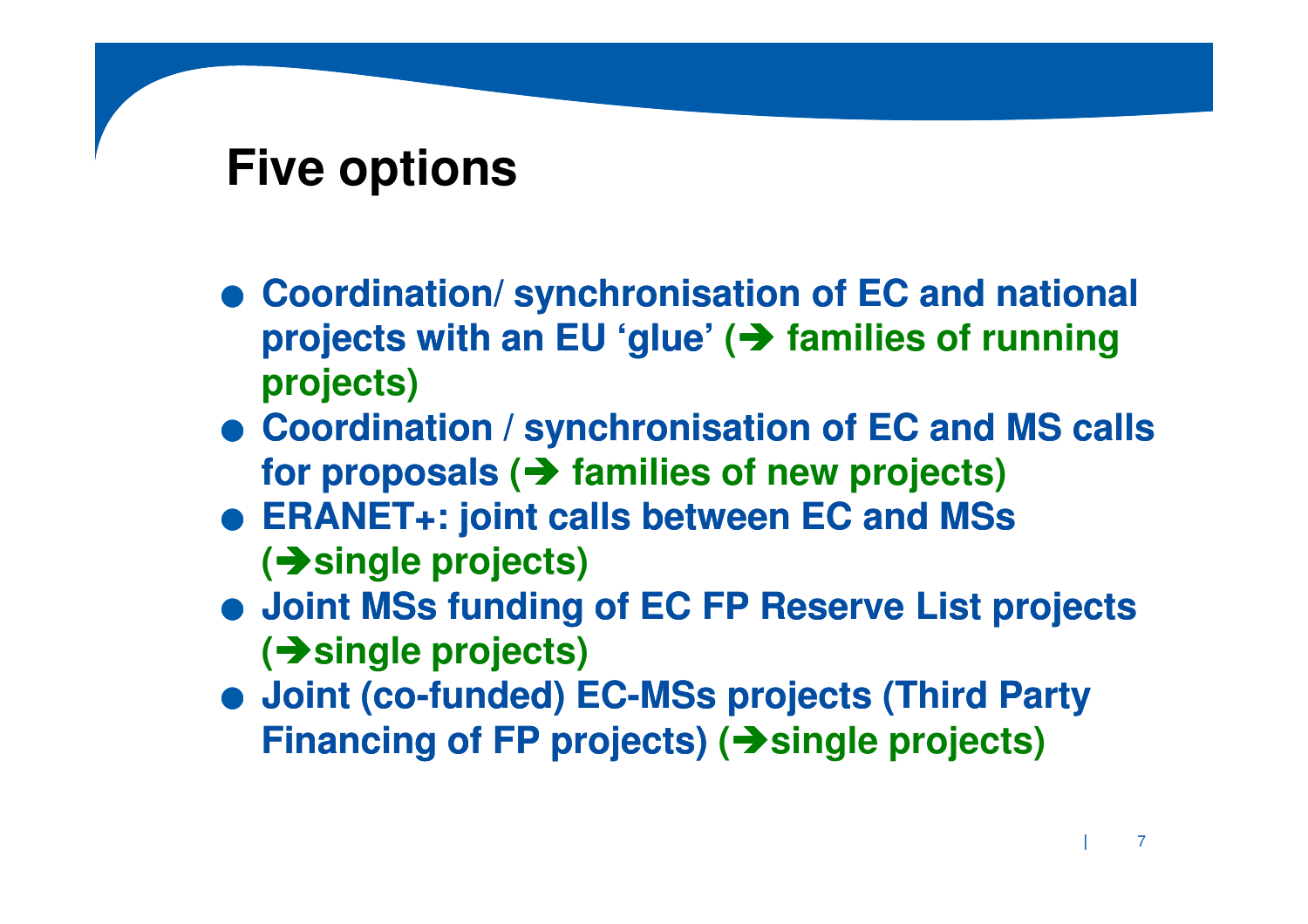# Single Project : «'Twenties » (FP7)<br>Consertium and budget very state of the European Member States

### **Consortium and budget**

#### ✓ **1 Associated Country**



### **Single call (FP) (FP)- single project - transnational activities**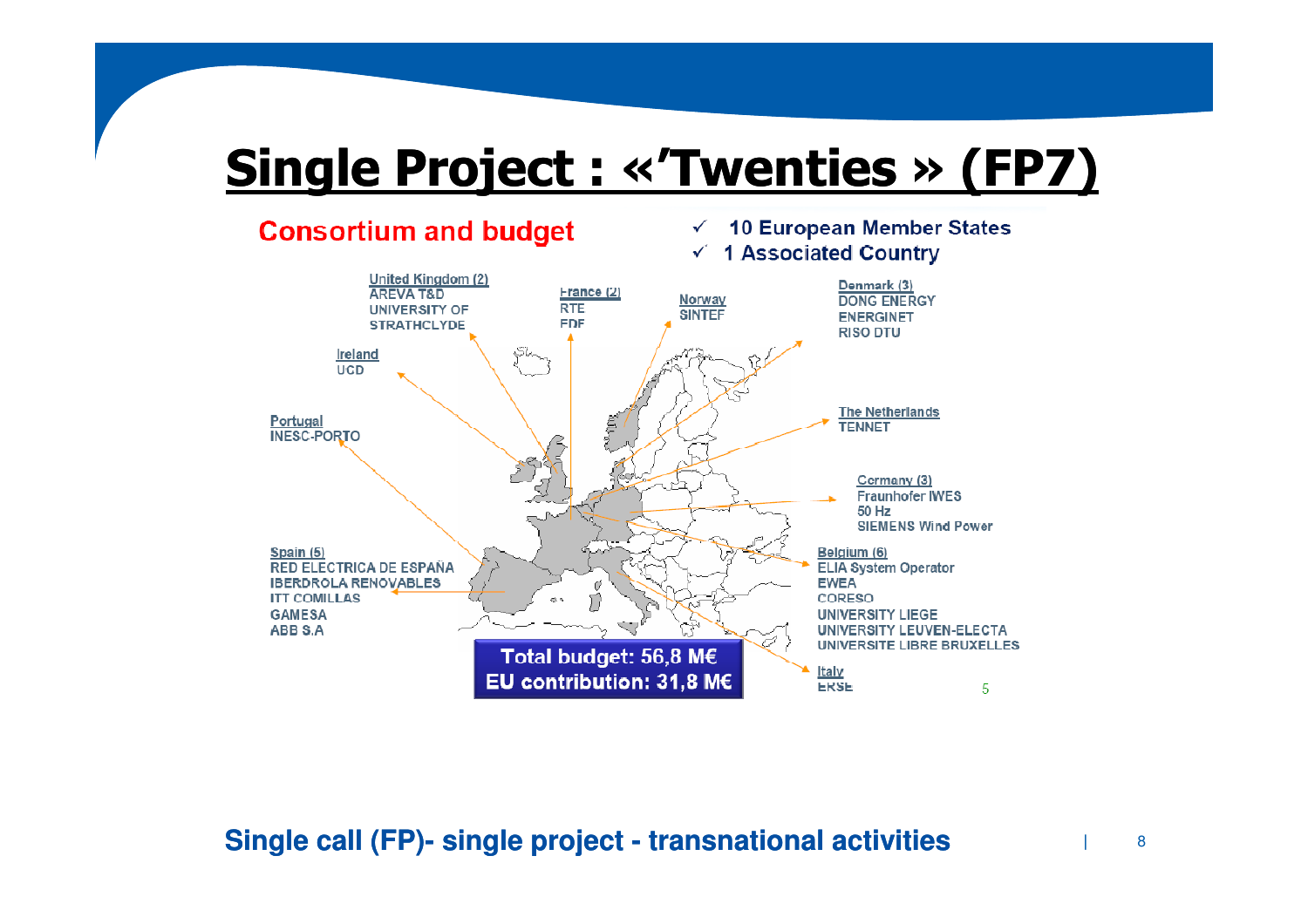## **Family of projects …**



1 project

### **Same objective can be achieved with a family of projects**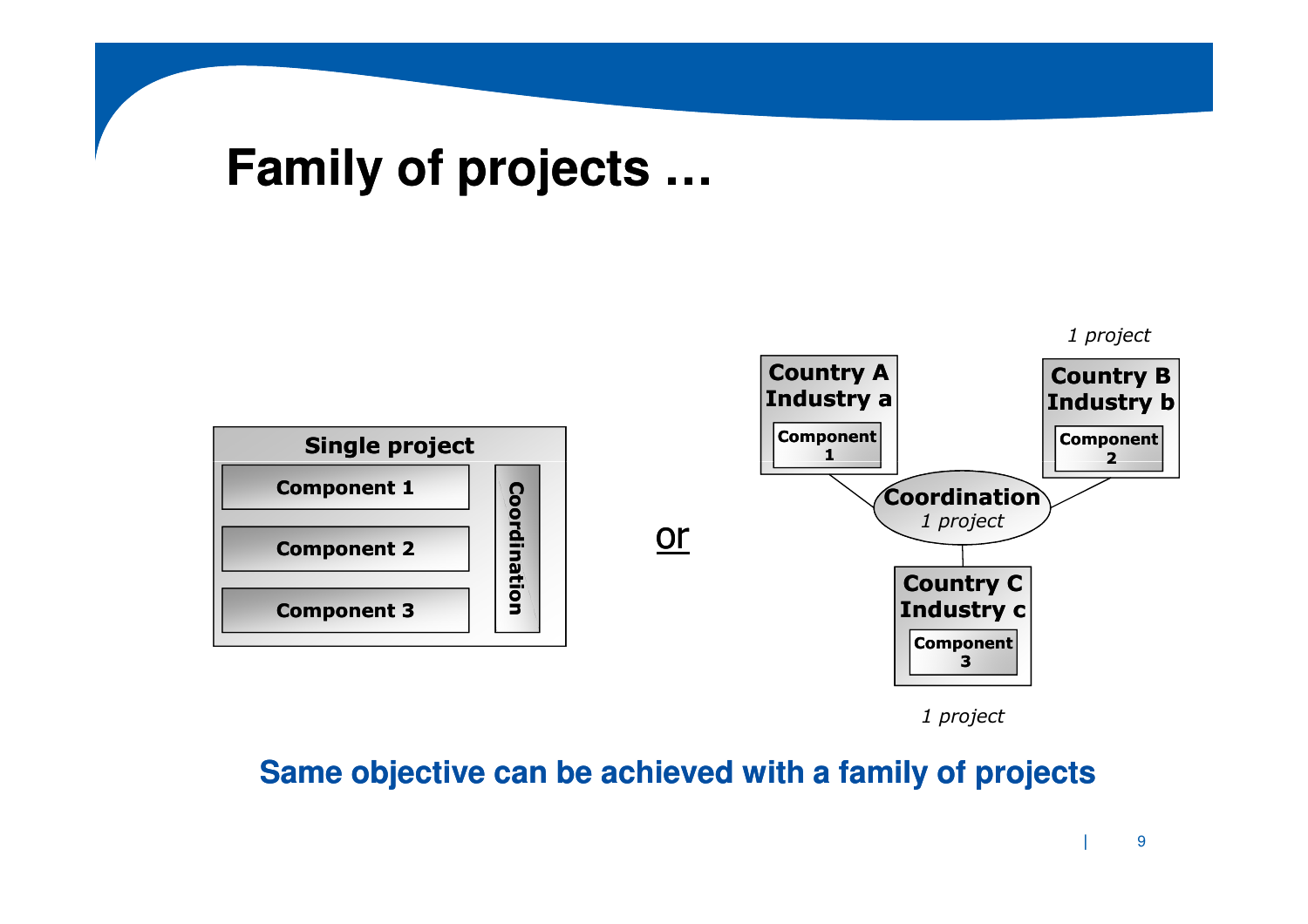## **Next steps**

- Start the mapping exercise together with SETIS (option 1)
- Identify the actions for coordinated / synchronised calls – EC probable inly as coordinator (option 2)
- $\bullet$  Identify areas of activity for ERANET  $+$  (option 3)
- Meetings for synchronisation with MS but before identify concrete proposals for projects